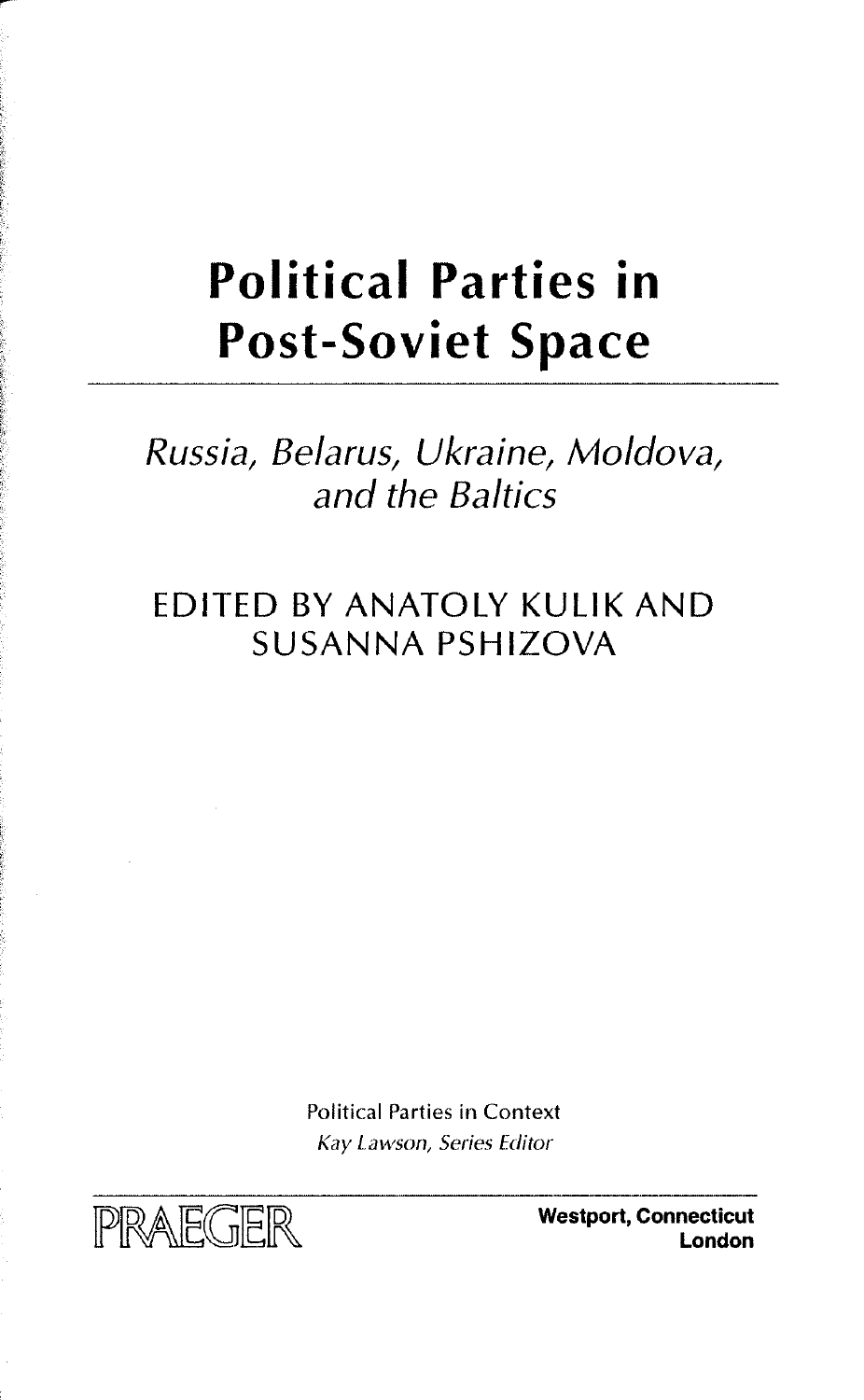## **Contents**

| Series Foreword by Kay Lawson |                                                                                                                                       | vii |
|-------------------------------|---------------------------------------------------------------------------------------------------------------------------------------|-----|
| Acknowledgments               |                                                                                                                                       | ix  |
| 1                             | Introduction: The Multidimensionality of the Context of<br>Post-Soviet Transformation<br>Anatoly Kulik                                | 1   |
| 1                             | Russia                                                                                                                                | 11  |
| 2                             | Political Parties in Post-Soviet Russia: An Agent of<br>Democratic Transition?<br><b>Anatoly Kulik</b>                                | 13  |
| П                             | <b>Slavic States and Moldova</b>                                                                                                      | 39  |
| 3                             | The Peculiarities of Party Politics in Belarus, Moldova, and<br>Ukraine: Institutionalization or Marginalization?<br>Andrei Tarnauski | 41  |
| 4                             | Party System Development in Belarus, 1988–2001:<br><b>Myths and Realities</b><br>Elena A. Korosteleva                                 | 59  |
| 5.                            | Parties and Party System in Moldova, 1990-2002<br>Valeriu Mosneaga                                                                    | 75  |
| 6                             | Influence of the Electoral System on the Role of Political<br>Parties in the Development of Democracy in Ukraine<br>Volodymyr Fesenko | 95  |